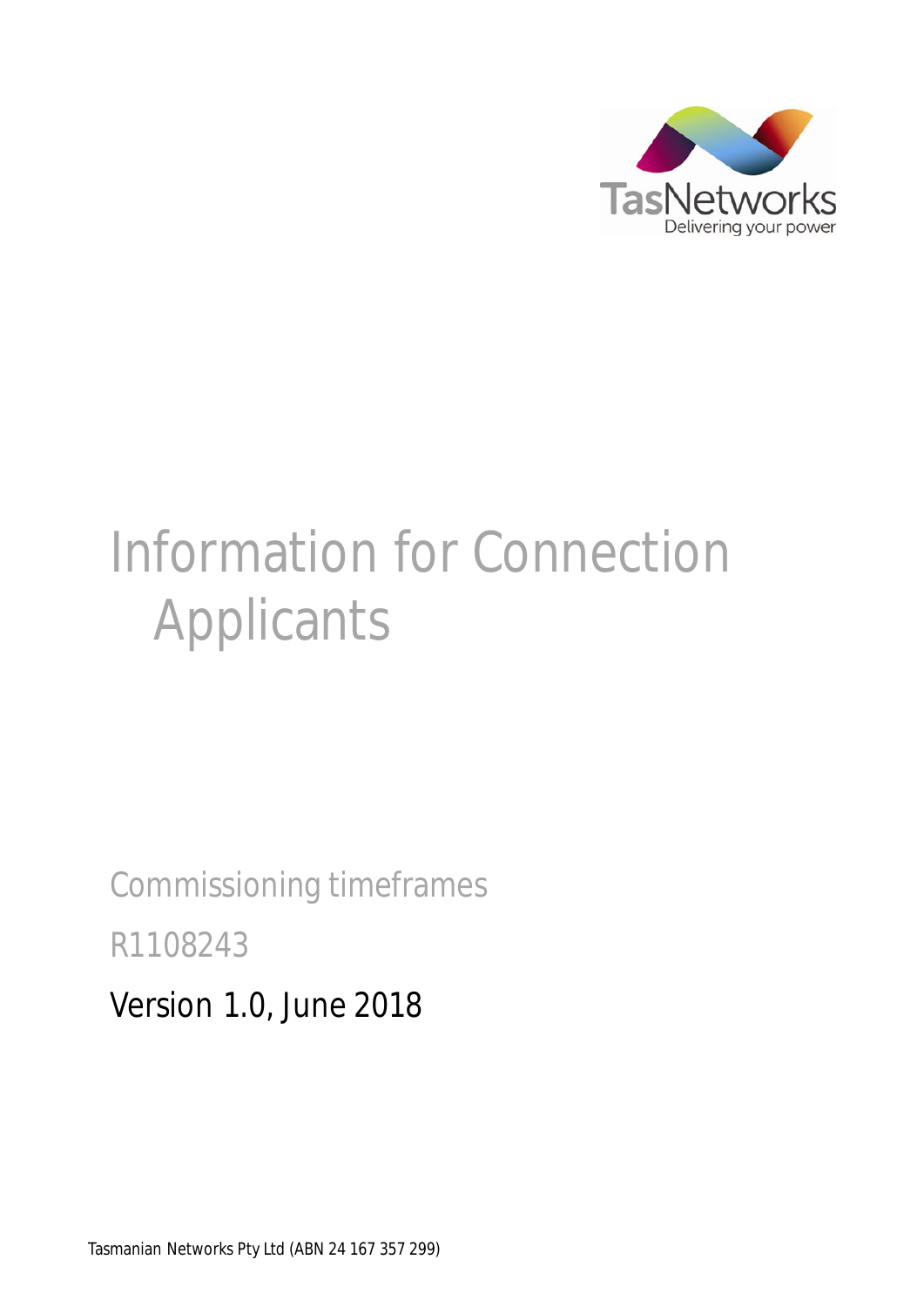## Authorisations

| Action        | Name and title                                      | Date             |
|---------------|-----------------------------------------------------|------------------|
| Prepared by   | Simon Crawley, Senior Project Manager               | <b>June 2018</b> |
| Reviewed by   | Tim Astley, NEM Strategy and Compliance Team Leader | June 2018        |
| Authorised by |                                                     |                  |
| Review cycle  |                                                     |                  |

### Responsibilities

This document is the responsibility of the Major Works Delivery Team, Tasmanian Networks Pty Ltd, ABN 24 167 357 299 (hereafter referred to as "TasNetworks").

Please contact the Major Works Delivery Leader with any queries or suggestions.

- Implementation All TasNetworks staff and contractors.
- Compliance **All group managers.**

## Minimum Requirements

The requirements set out in TasNetworks' documents are minimum requirements that must be complied with by all TasNetworks team members, contractors, and other consultants.

The end user is expected to implement any practices which may not be stated but which can be reasonably regarded as good practices relevant to the objective of this document.

© Tasmanian Networks Pty Ltd 2014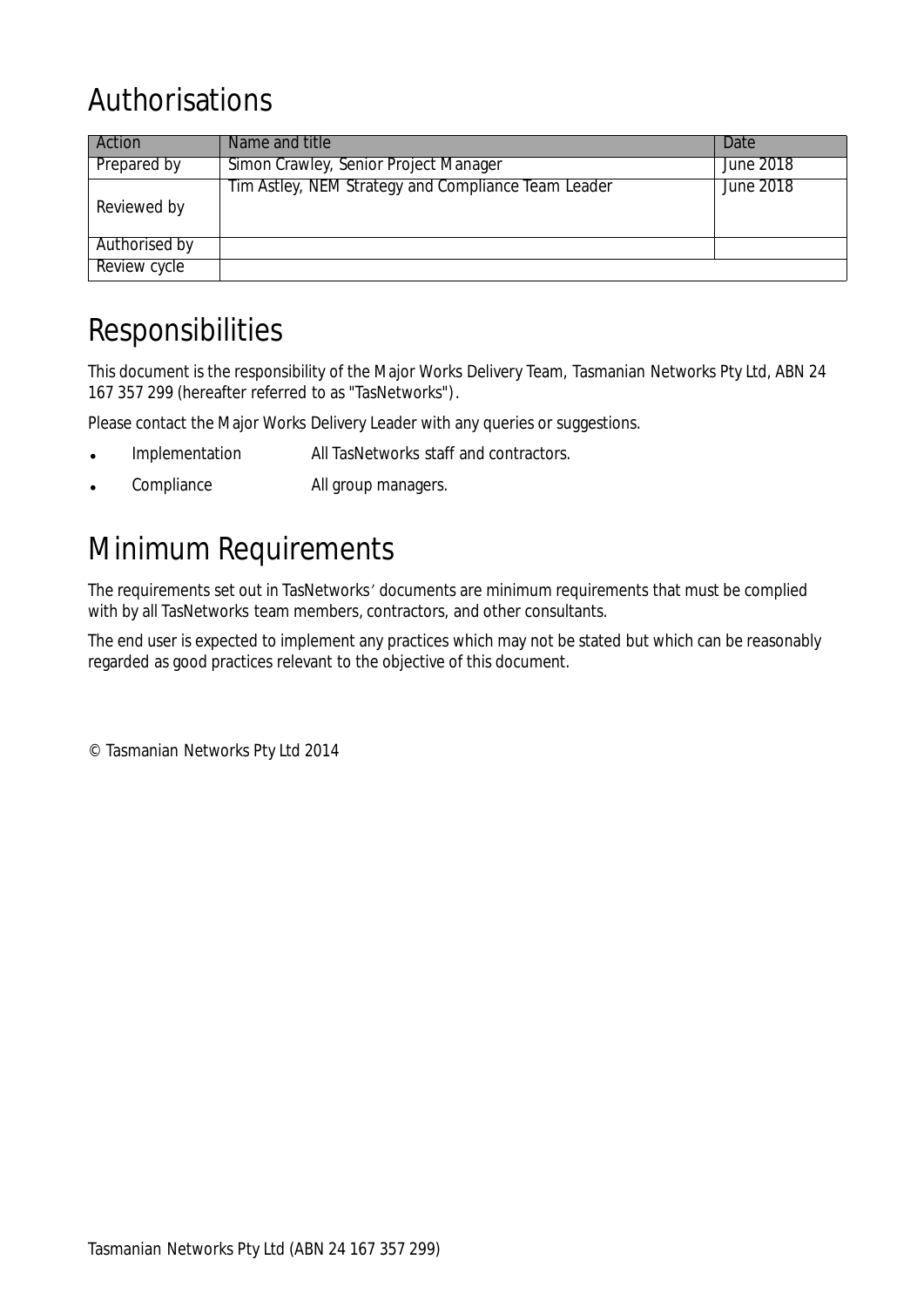## Record of revisions

| Section number | <b>Details</b>                                                                               |
|----------------|----------------------------------------------------------------------------------------------|
|                | [Delete the details of any previous revisions and add the details of the latest<br>revision] |
|                |                                                                                              |
|                |                                                                                              |
|                |                                                                                              |
|                |                                                                                              |
|                |                                                                                              |
|                |                                                                                              |
|                |                                                                                              |
|                |                                                                                              |
|                |                                                                                              |
|                |                                                                                              |
|                |                                                                                              |
|                |                                                                                              |
|                |                                                                                              |
|                |                                                                                              |
|                |                                                                                              |
|                |                                                                                              |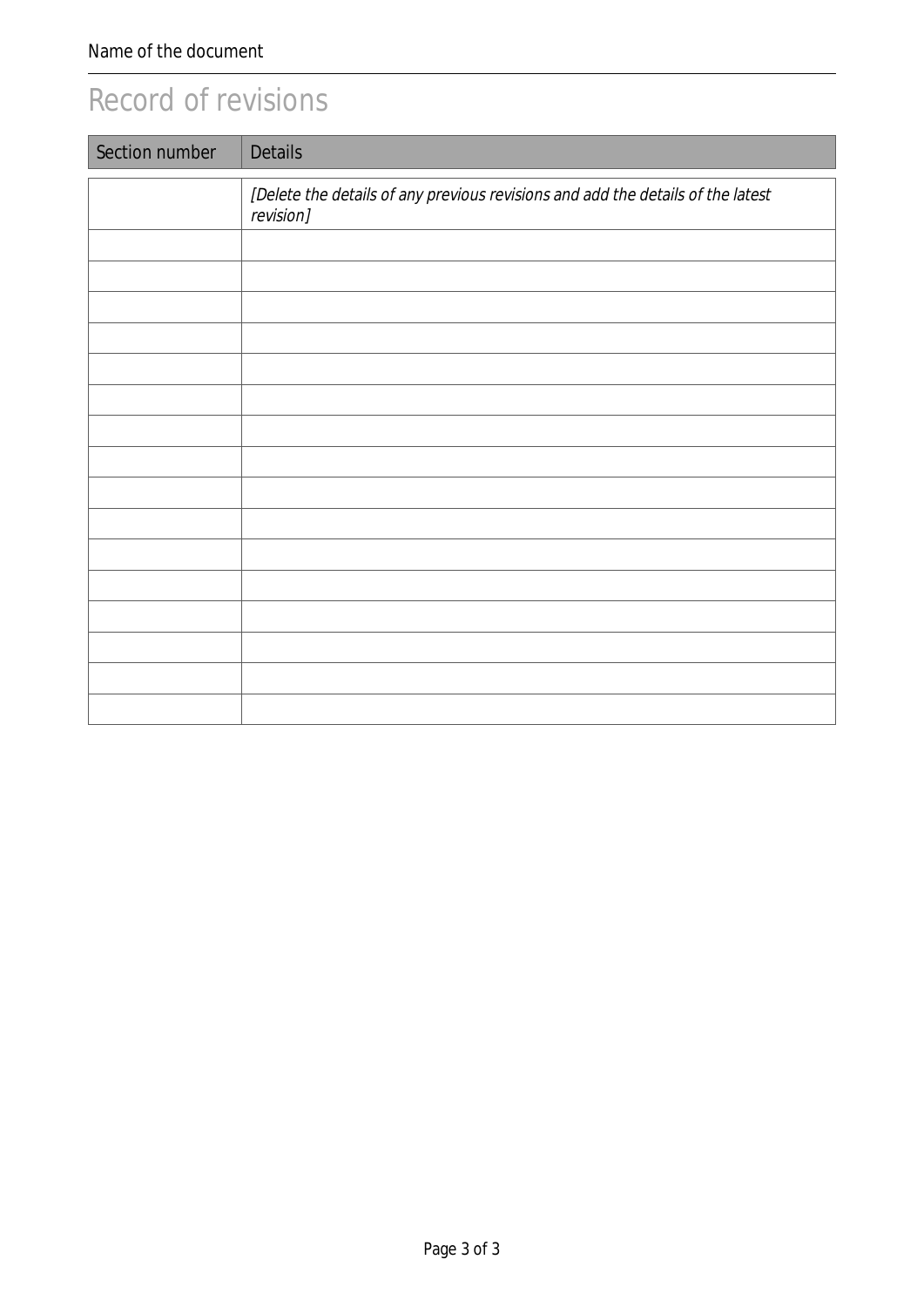## Table of contents

| 5 |
|---|
| 5 |
| 5 |
| 5 |
| 5 |
| 5 |
|   |
| 6 |
| 6 |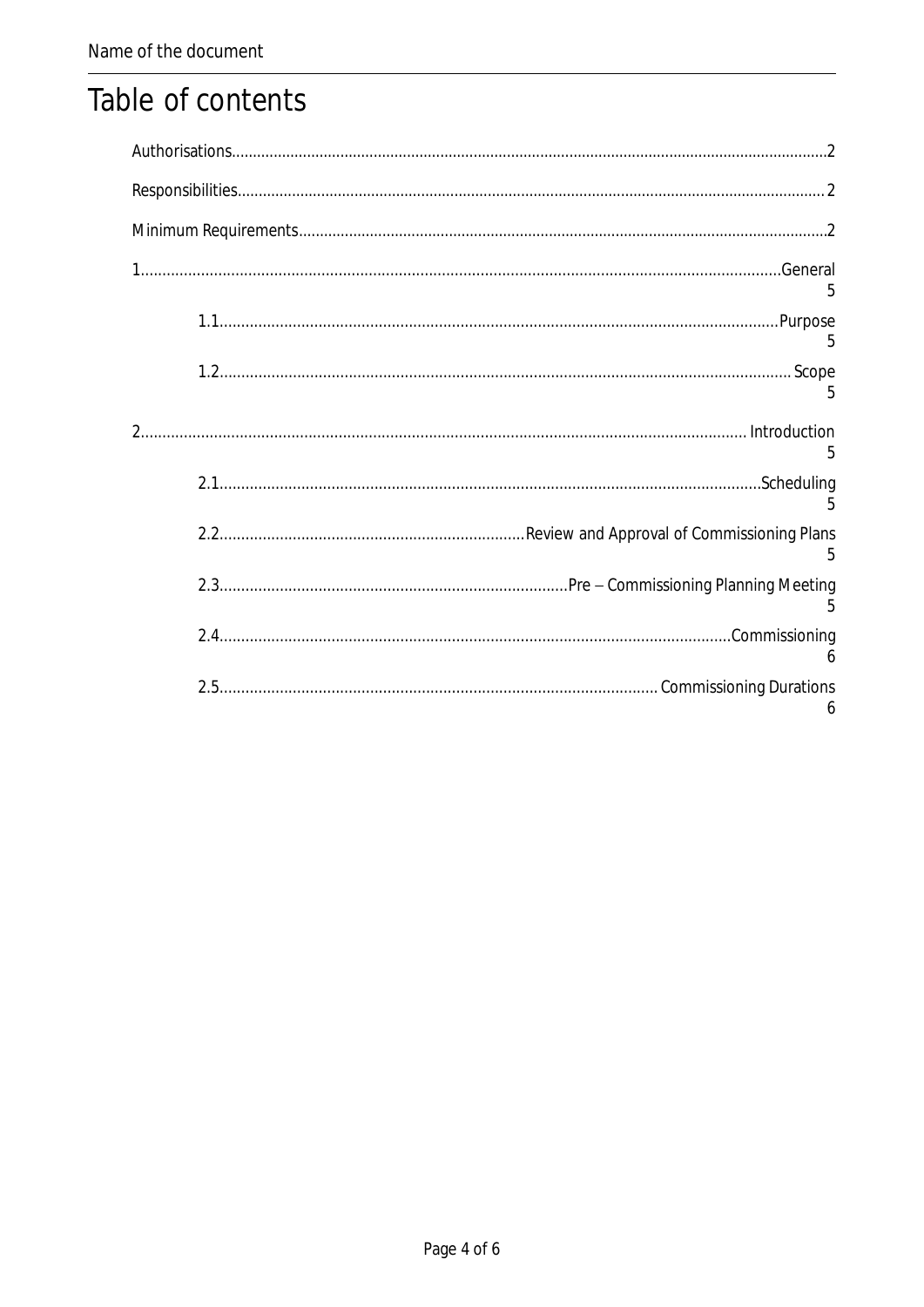# 1 General

#### 1.1 Purpose

This document fulfils the requirement set out in the National Energy Rules section 5.2A.5 for information contained in Schedule 5.10 to be made available on TasNetworks' website.

#### 1.2 Scope

This document is to assist Connection Applicants understand the Commissioning timeframes before connecting to TasNetworks' transmission network.

## 2 Introduction

The commissioning of transmission voltage infrastructure onto TasNetworks' Transmission System will be done in accordance with TasNetworks Technical Standard – Testing, Commissioning and Training, Record No.R246497, Version 2.0, August 2014.

 To assist Connection Applicants in developing a broader understanding of the key requirement of commissioning of electrical infrastructure in the Tasmanian jurisdiction the following steps provide a general guideline.

#### 2.1 Scheduling

The scheduling of commissioning works must be included in the baseline works program submitted by the Applicant at the very start of the connection process. This program will be reviewed and endorsed subject to any changes that may be required by TasNetworks.

Dates and durations, operational resource requirements for outage management and stakeholder impacts are all issues to be considered in the outage program negotiations with TasNetworks.

Items to be considered include:

- scheduling of TasNetworks' technical and operational resources to facilitate the commissioning;
- scheduling and notification of impacted customers such as Hydro Tasmania or other generators such that operational and switching requirements can be appropriately co-ordinated; and
- notification of commissioning details to relevant statutory authorities and market management.

#### 2.1 Review and Approval of Commissioning Plans

The review of commissioning plans is a crucial hold point in the connection process. TasNetworks will review the overarching commissioning plan and plant specific ITPs (inspection and test plans) and work with the Applicant to ensure that these plans align with the FAT (factory acceptance test) outcomes and other relevant TasNetworks standards.

TasNetworks are to be involved from the very out set with review and approval of the overarching commissioning plan and inspection and testing plans (ITPs).

## 2.2 Pre – Commissioning Planning Meeting

A pre-commissioning planning meeting is to be held with the Contractor, TasNetworks' key staff including the lead operator, Primary and Secondary engineering representatives, the TasNetworks Project Manager